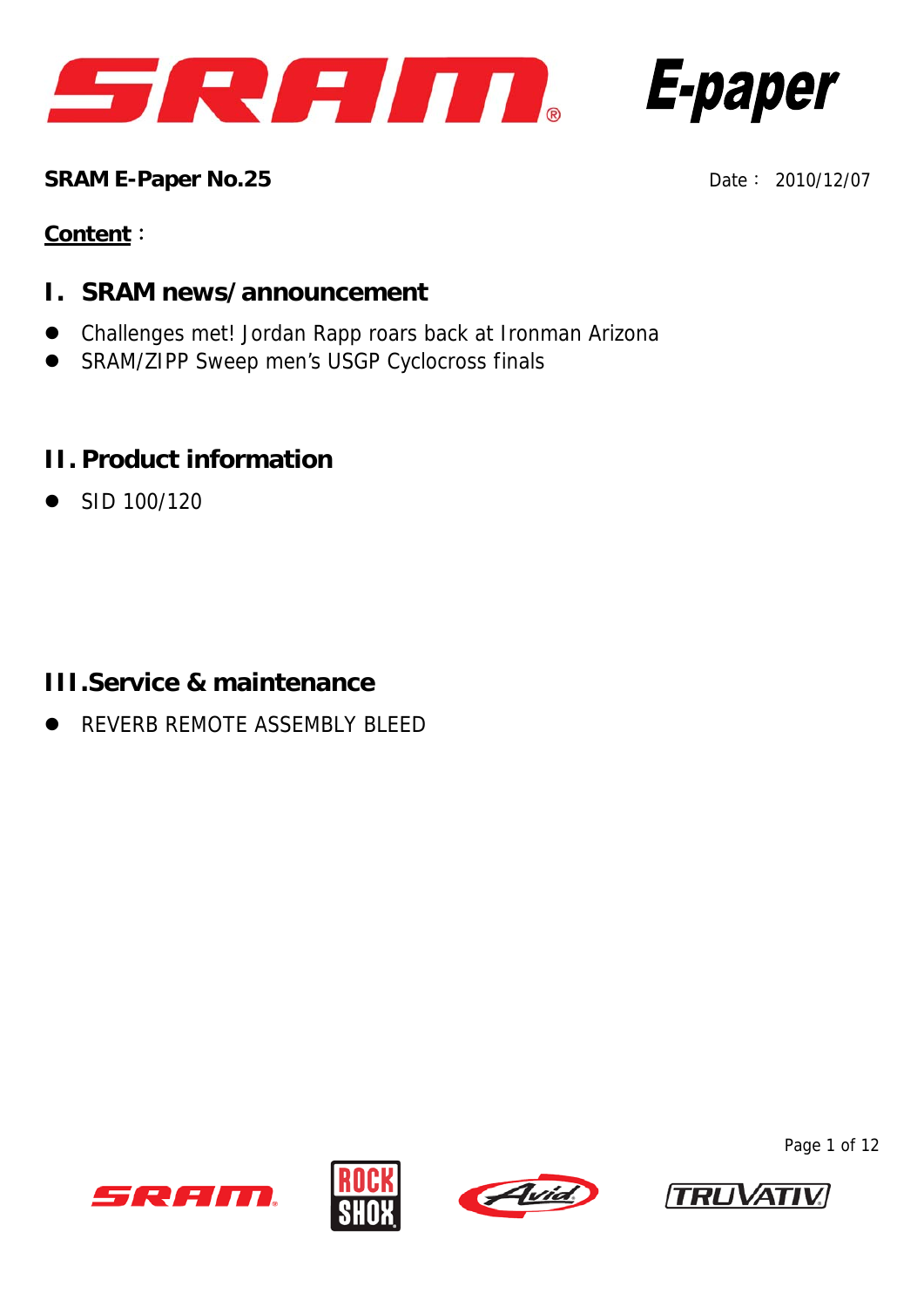



#### **I. SRAM news/announcement**

Challenges met! Jordan Rapp roars back at Ironman Arizona

Rappstar leaves his debilitating March 2010 hit and run accident in the dust and raises the bar ever higher with his 2nd Annual World Bicycle Relief Fundraising Challenge at IMAZ.



Fig. 1 Rappstar blazing the IMAZ bike course with his SRAM Red & ZIPP'd Transition in 4:22:38 (Photo: Larry Rosa)









Page 2 of 12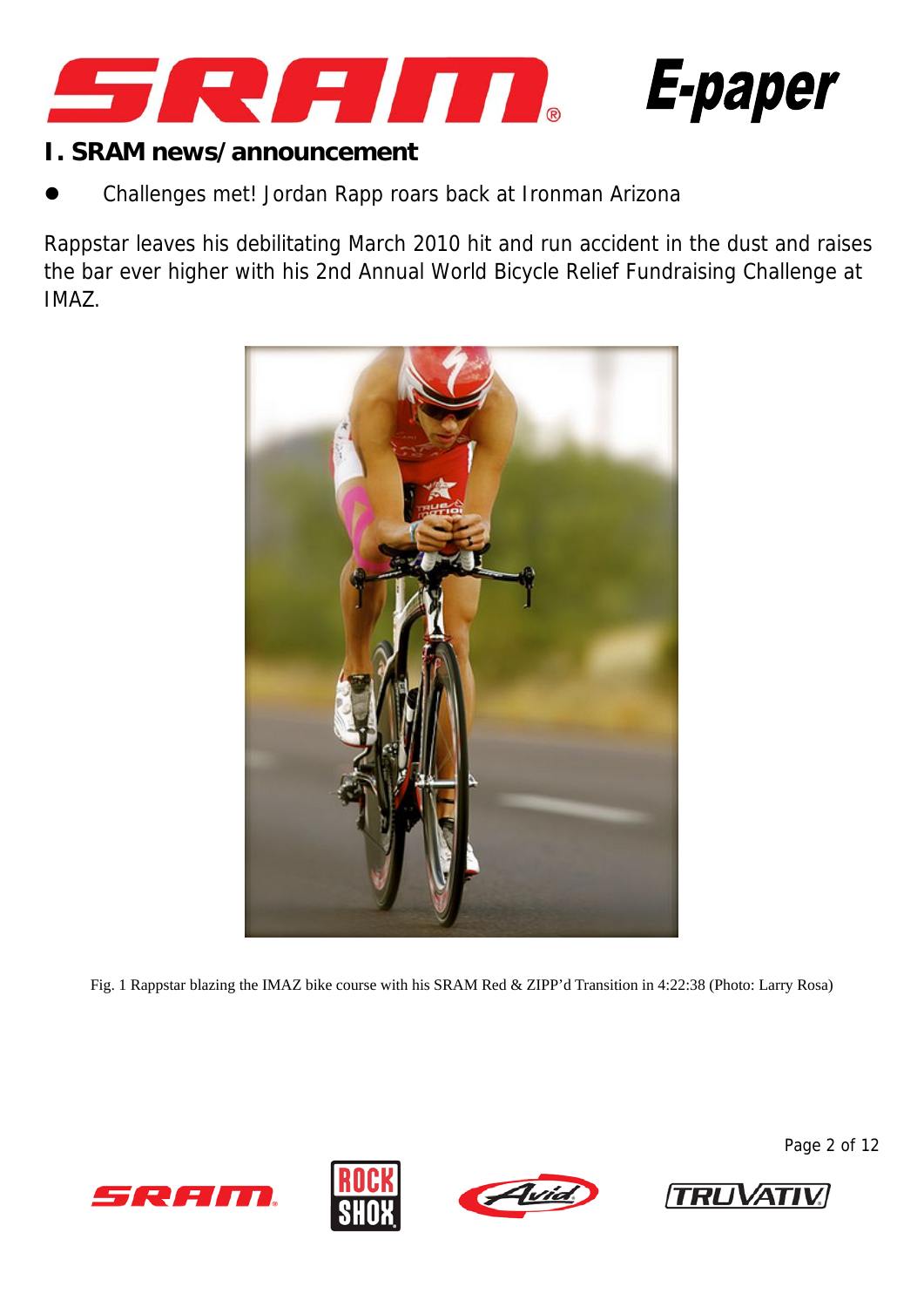



Rebecca Much, an associate of WBR's fundraising team, reported from the final 'big' IM of the season where Jordan targeted his comeback as returning champion. Here's her account:

"I've never been to an Ironman Triathlon before and it was pretty incredible all said and done. Jordan's determination and effort was matched by none. It was truly inspiring to witness a man that nearly died come back, put everything out there, and do it all with a philanthropic spirit. We are still totaling the numbers, but Jordan achieved his goal of raising \$25,000 for World Bicycle Relief.

We had a tent at the venue that was ideally located at the transition and got to watch the race start to finish. After coming out of the water slow, Jordan got on the bike and returned to the transition in first position. I saw the "Rappstar is Backstar" decals on his wheels. You could tell he was beyond motivated for this race. I met Jordan for the first time the morning of the race and you could tell he was so focused that barely anything registered.







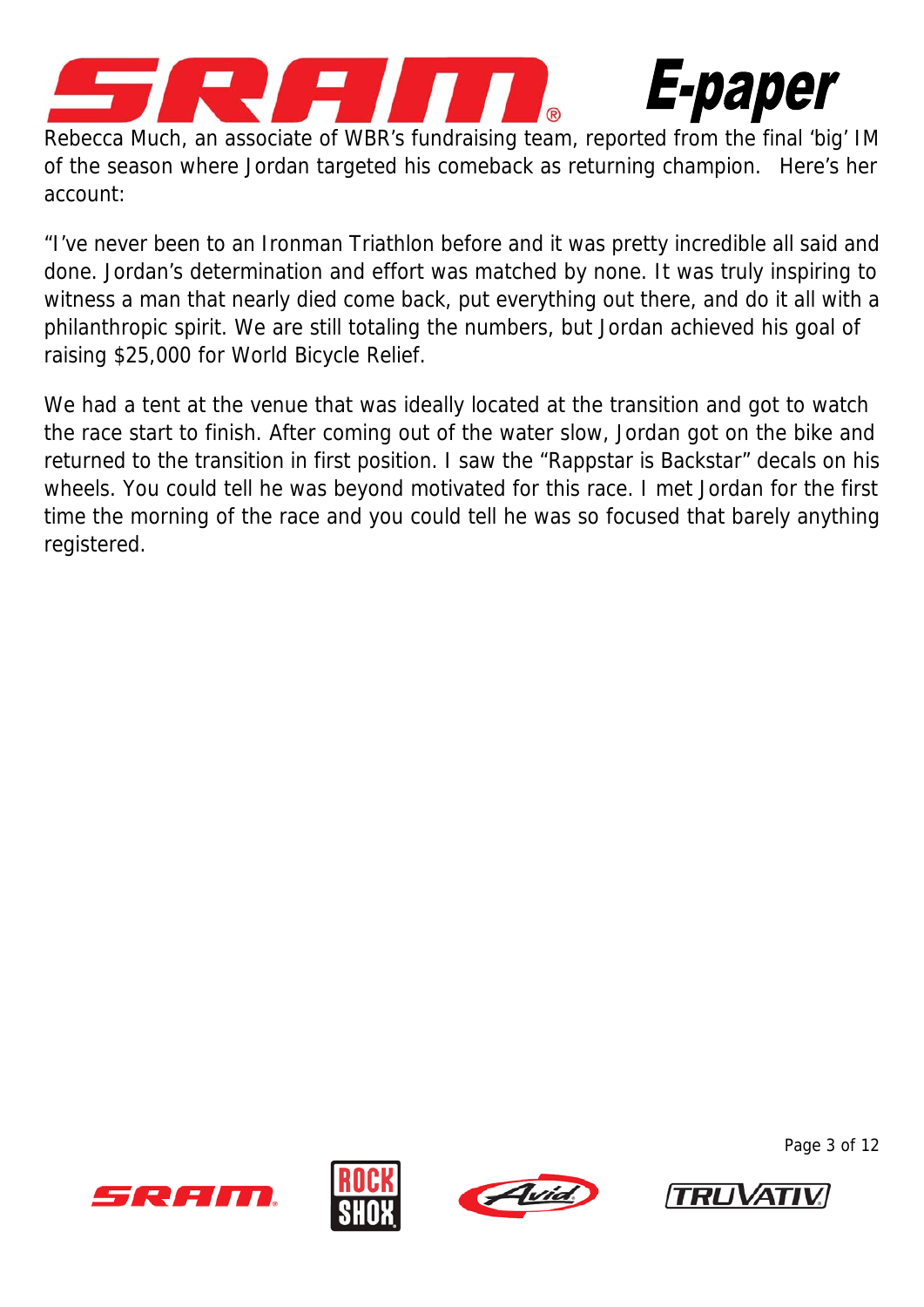





Fig. 2 Jordan finishes in an incredible 4th place (Photo: Larry Rosa)

Everyone that knew Jordan and his story was proud of his feat. It was sweet to watch him roll into the finish line and stop to hug his wife and mother.

SRAM/ZIPP Sweep men's USGP Cyclocross finals

Our men's athletes represented us well in closing the USGP series with a podium sweep. The technically demanding course brought out the fluid and punchy rider to the front. With the course drying substantially from Saturday's event, the riders saw many deep ruts where being selective with your line was key. Proper handling of the bike proved to









Page 4 of 12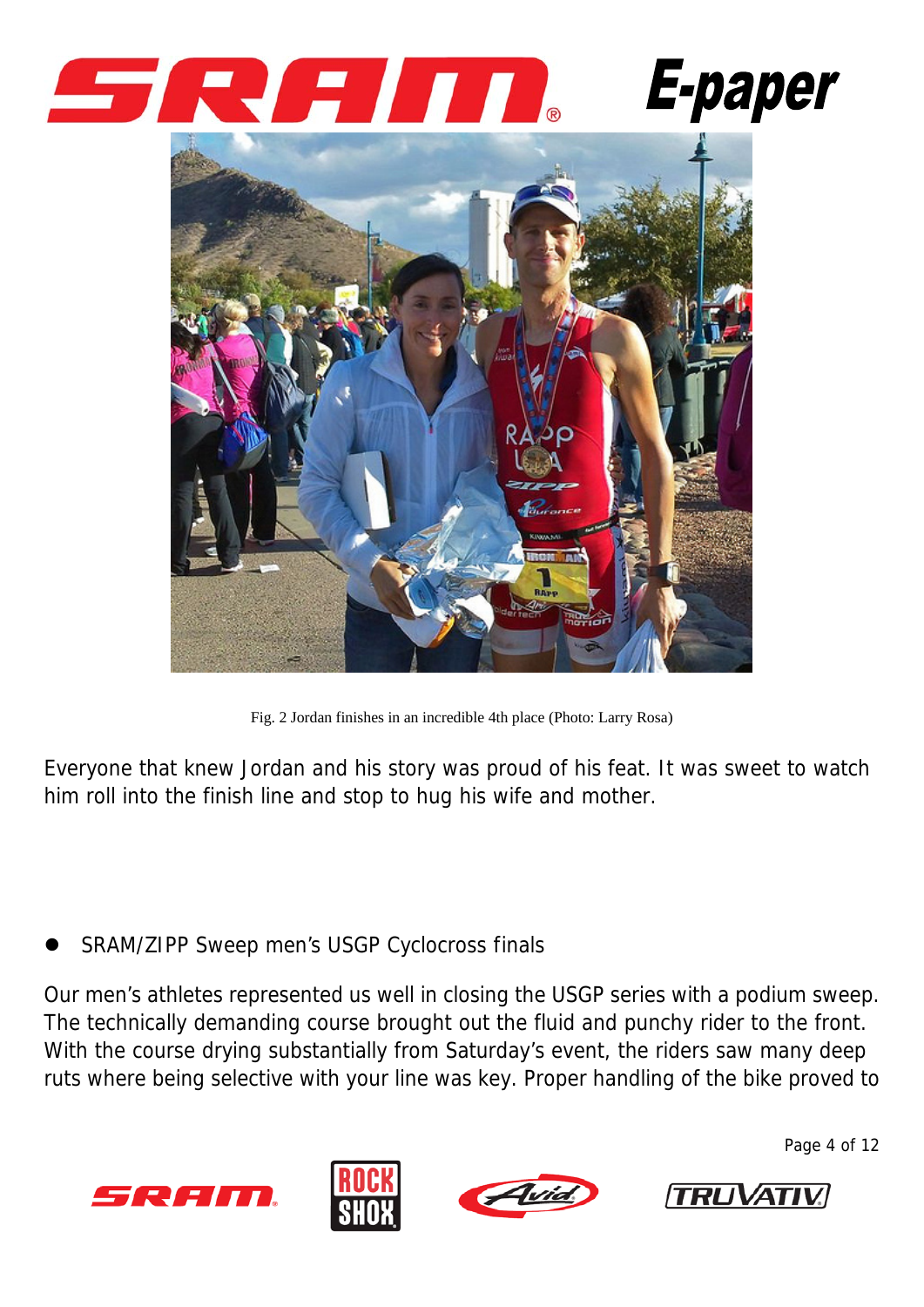

# **E-paper**

be the key aspect of success for Sunday's afternoon finale. The high speed start strung out the field quickly and soon found Ryan Trebon, Tim Johnson, Jeremy Powers and Todd Wells distant themselves from the rest. After a few heavy punches from Johnson, Jeremy Powers was the only one to follow his demanding pace. Coming off his win on Saturday, Jeremy was eager and motivated to validate his series overall lead with another victory. Powers and Johnson "fought like brothers" on the last lap. Coming into the final hundred meters, it was Jeremy's edge as he bunny hopped the set of barriers to claim his first USGP series overall victory. Powers led a SRAM/Zipp podium sweep on Portland's challenging course.











Page 5 of 12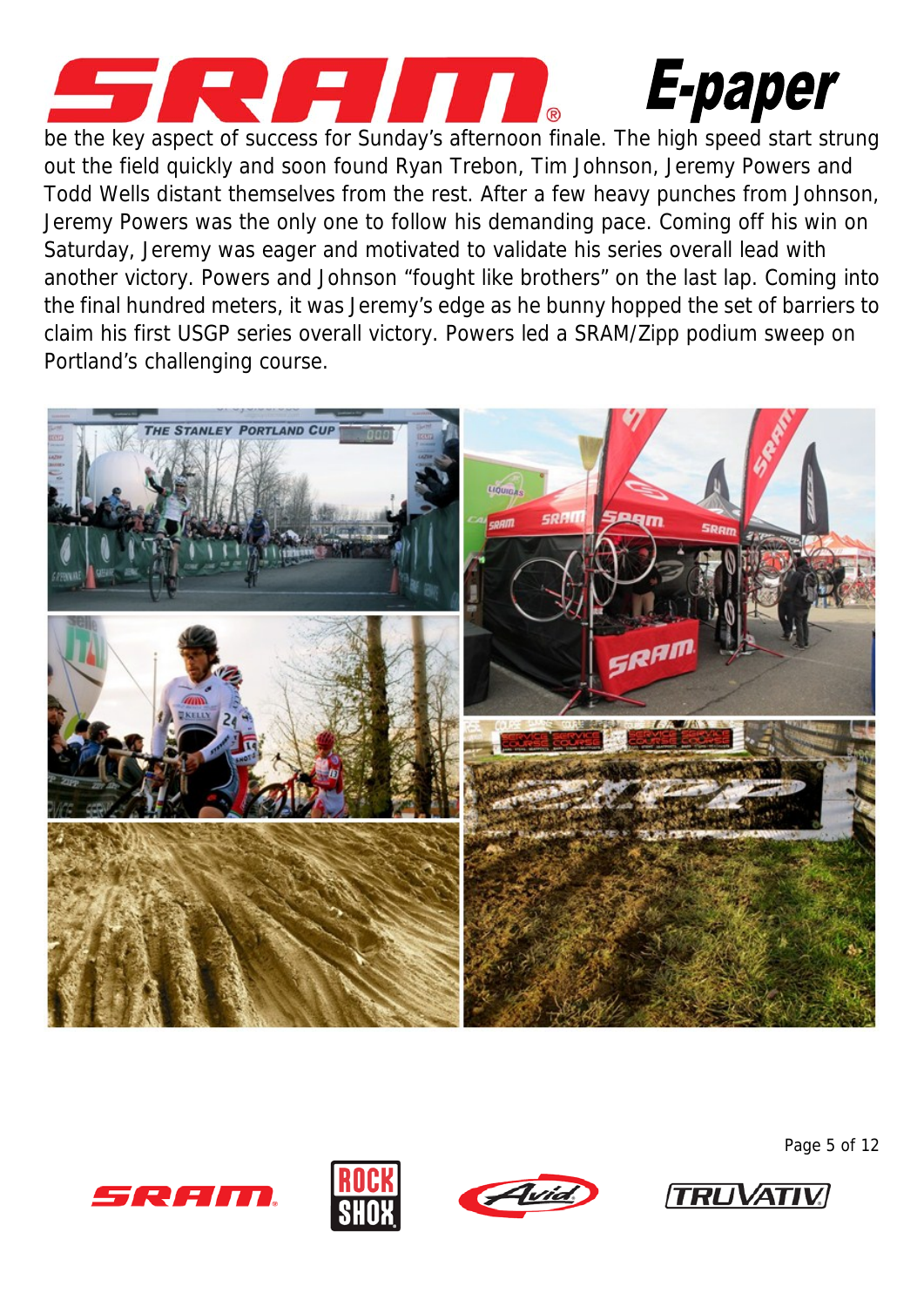





Fig. 3 A happy J-Pow capturing his first USGP overall series victory!

# **II. Product information**

#### SID 120

SID's supremely svelte design puts hill-charging race-winning lightweight suspension in a stiff 32mm chassis that doesn't flinch when the trail gets tough. Combining the super-light Dual Air spring with BlackBox Motion Control and the Power Bulge design of the lower legs, SID delivers unparalleled plushness and control in the world of lightweight suspension. Now offered in a brand-spanking new 120mm travel option, with 15mm Maxle Lite option and a lighter 80-100mm chassis. At a slim 1345g for the SID World Cup, you might hear people call you a weight weenie—that is, if they weren't so far behind you.









Page 6 of 12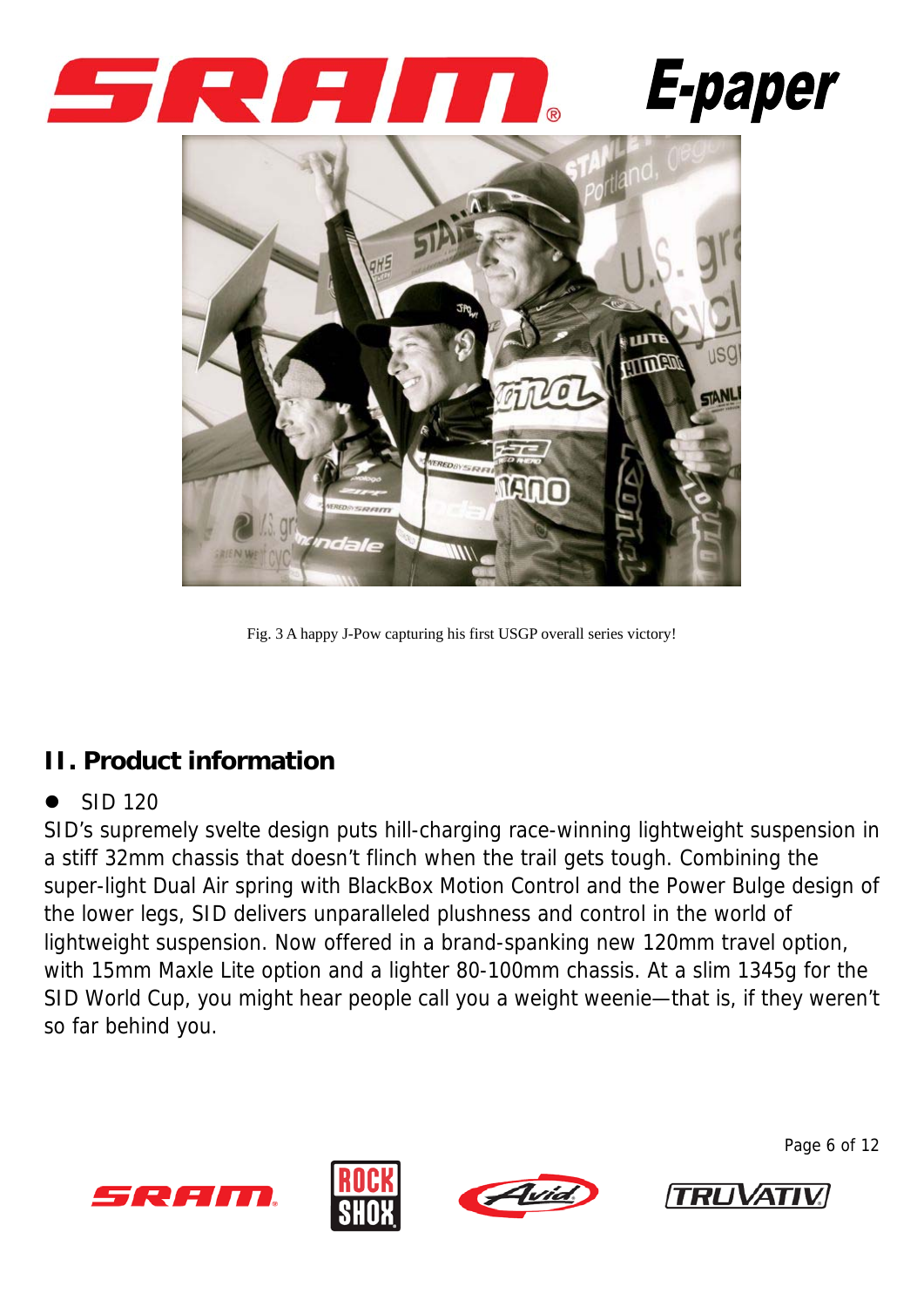



New for MY2011

- 2 chassis options: 120mm and 80/100mm travel
- 15mm Maxle Lite option for all 100 & 120mm models
- Tapered steerer offered in all models

• New graphics, including available SRAM XO color matched decals Please refer to below table 1 for more detail.













Page 7 of 12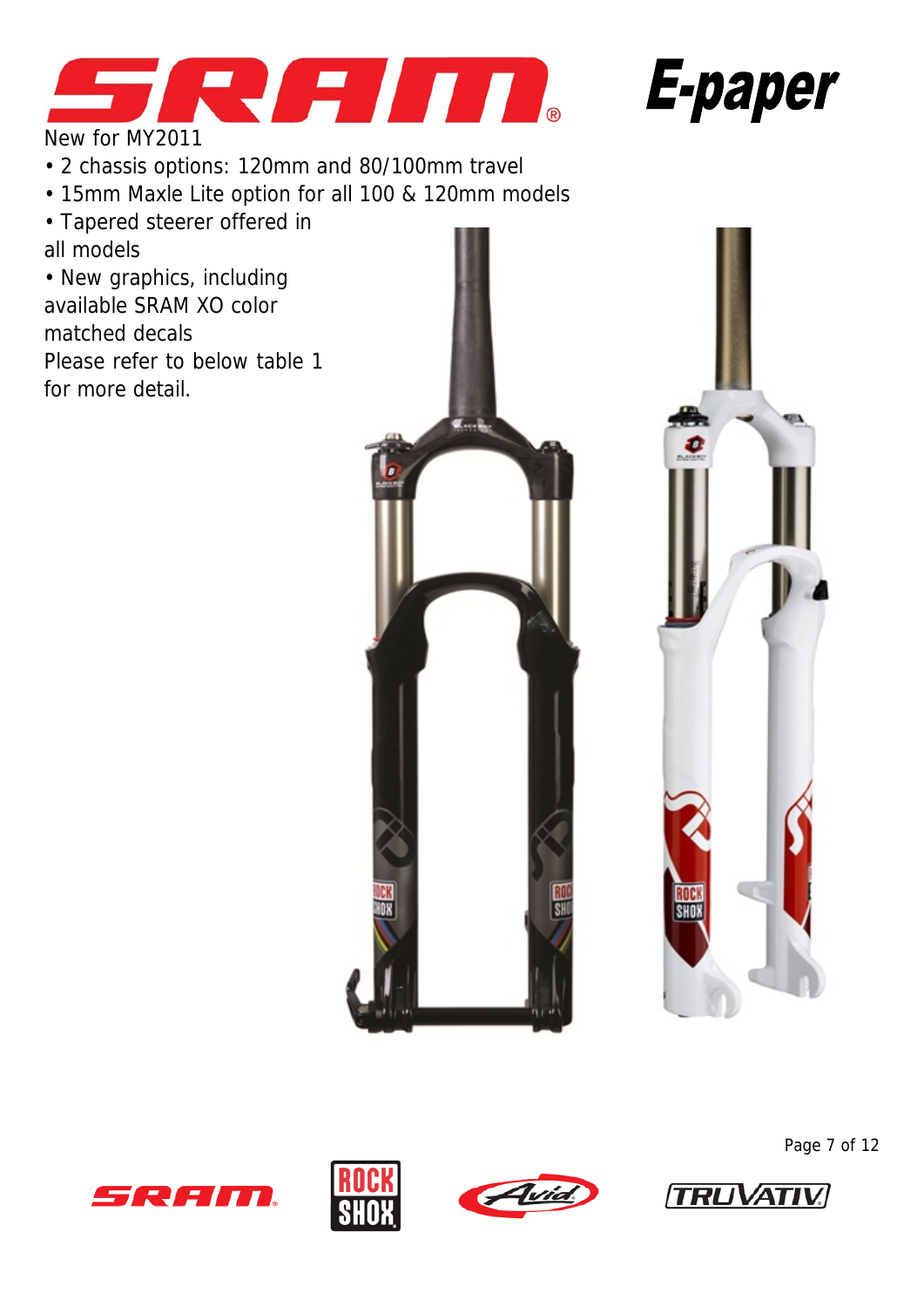

|                         | Travel (mm)                                        | Weight -(*Includes remote) | <b>XX Motion Control</b> | Control<br>Blac kBox Motion | Motion Control | Dual Flow rebound | Dual Air | stroke rebound<br>External begining | External rebound | low sped compression | gate and loc kout<br>external flood | Spring via Air presure  | Tapered Carbon Crown sterer | 1.5 to 1 1/8" tapered available<br>Aluminum, 1 1/8" or | Forged, hollow 6061 T-6 aluminum | 7000 series straight wall<br>low friction anodized<br>aluminum<br>$32$ mm, | Optional 9mm QR ,15mm Maxle Lite<br>Magnesium, post mount Disc brake, | XLoc           | option<br>, Poploc<br>Pus hloc |
|-------------------------|----------------------------------------------------|----------------------------|--------------------------|-----------------------------|----------------|-------------------|----------|-------------------------------------|------------------|----------------------|-------------------------------------|-------------------------|-----------------------------|--------------------------------------------------------|----------------------------------|----------------------------------------------------------------------------|-----------------------------------------------------------------------|----------------|--------------------------------|
| ΛΛ<br>World             | 80/100<br><b>or</b>                                | 1395g<br>1415g             | $\overline{V}$           |                             |                | $\overline{V}$    | V        | V                                   |                  |                      | V                                   | $\overline{V}$          | V                           |                                                        |                                  | $\mathbf{V}$                                                               | V                                                                     | $\overline{V}$ |                                |
| World Cu <sub>lor</sub> | 80/100                                             | 1345g<br>1365g             |                          | V                           |                | V                 | V        | V                                   |                  | V                    | V                                   | $\rm V$                 | V                           |                                                        |                                  | V                                                                          | $\mathbf V$                                                           |                | V                              |
| XX                      | $\frac{10}{100}$<br><b>or</b>                      | 1495g<br>1515g             | $\overline{V}$           |                             |                | $\overline{V}$    | $\rm V$  | $\overline{V}$                      |                  |                      | $\rm V$                             | $\overline{\mathrm{V}}$ |                             | V                                                      | $\overline{V}$                   | $\mathbf{V}$                                                               | V                                                                     | $\overline{V}$ |                                |
| RLT Ti                  | 30⁄1 oo<br><b>or</b>                               | 1470g<br>1490g             |                          | V                           |                | V                 | V        | V                                   |                  | $\rm V$              | V                                   | V                       |                             | V                                                      | $\rm V$                          | V                                                                          | V                                                                     |                | $\rm V$                        |
| <b>RLT</b>              | , <del>80/1 oo</del><br><b>or</b><br>$1 \cap \cap$ | 1460g<br>1484g             |                          |                             | V              |                   | V        |                                     | $\mathbf{V}$     | $\overline{V}$       | V                                   | $\overline{V}$          |                             | V                                                      | $\overline{\mathsf{V}}$          | $\boldsymbol{\mathrm{V}}$                                                  | $\mathbf V$                                                           |                | $\rm V$                        |

# **III.Service & maintenance**

## z REVERB REMOTE ASSEMBLY BLEED

This service quide covers the steps to perform a *bleed* of the Reverb remote assembly. Use this procedure only when you suspect there is air in the system that is affecting the operation of the height adjust feature of the seatpost or when you shorten the remote hose. This procedure is not intended for service that requires the replacement of the remote hose. Remote hose replacement requires the Reverb Remote Hose Replacement and System Bleed procedure. The complete service procedure will be available in late December 2010.

#### **Important:**









Page 8 of 12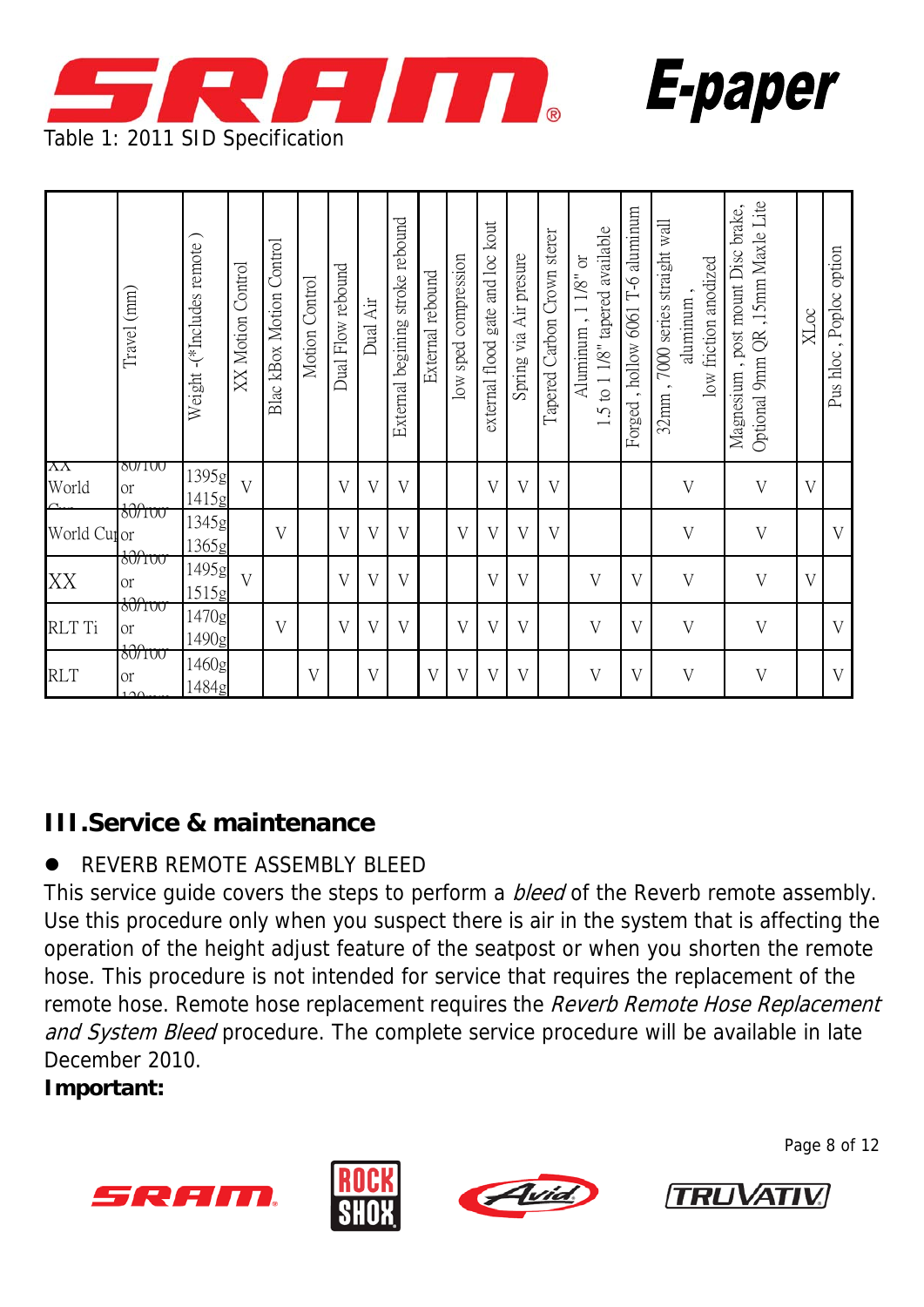

E-paper

Do not use Avid Hydraulic Disc Brake bleed tools or any other bleed kit that specifies DOT fluid. Any DOT fluid that contaminates the Reverb system will damage the product. In addition, suspension fluid will damage any DOT specific brake bleed tools.



### **Remote assembly bleed**

- 1. Push the remote actuator to extend the seatpost to its full height.
- 2. Clamp the bicycle into a bike stand. To clamp a Reverb equipped bicycle into a bike stand, loosen the seatpost binder bolt/quick release at the frame. Raise the seatpost to the Minimum Insertion line then tighten the seatpost binder bolt/quick release to the frame manufacturer's recommendation. Do not exceed 6.7  $N·m$

## **Important:**

Clamp the seatpost into the bike stand just below the top cap. Do not clamp the seatpost by the top cap or allow the hose to be clamped as this may damage the seatpost.









Page 9 of 12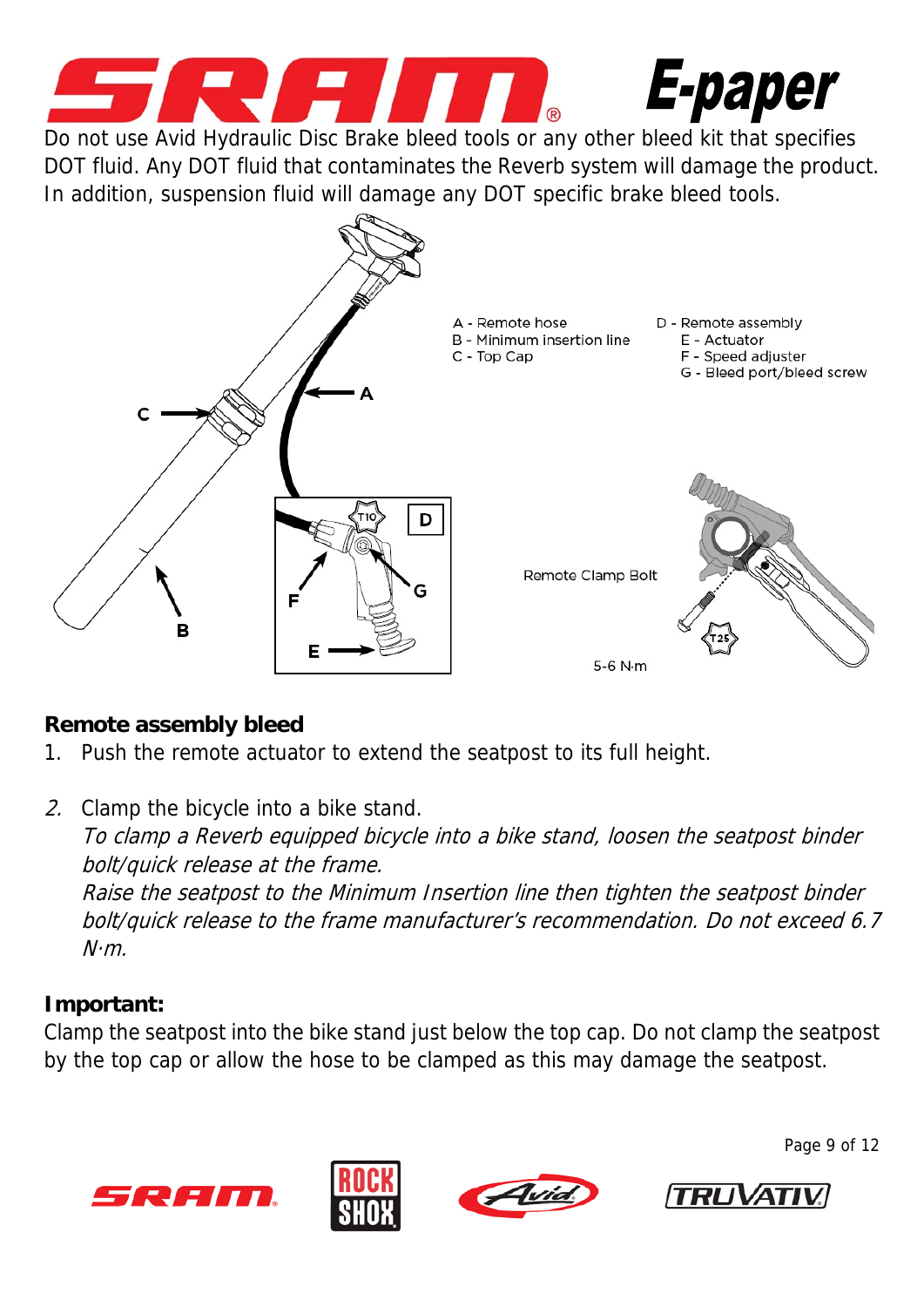

3. Turn the speed adjuster on the remote counter-clockwise to the *Full Slow* position (this is opposite the direction of the arrow printed on the speed adjuster).



- 4. Orient the bike so that the remote is higher than the top of the saddle.
- 5. Use a T25 Torx to loosen the remote clamp bolt then rotate the remote so that the bleed screw is at the highest point on the remote. Re-tighten the clamp bolt just enough to prevent the remote assembly from rotating on the handlebar.
- 6. Place an oil pan on the floor directly beneath the remote.
- 7. Fill a RockShox Reverb bleed syringe full of RockShox 2.5wt oil. Hold the syringe with the tip pointed up. Place a rag around the tip and slowly push any air bubbles out of the syringe.









Page 10 of 12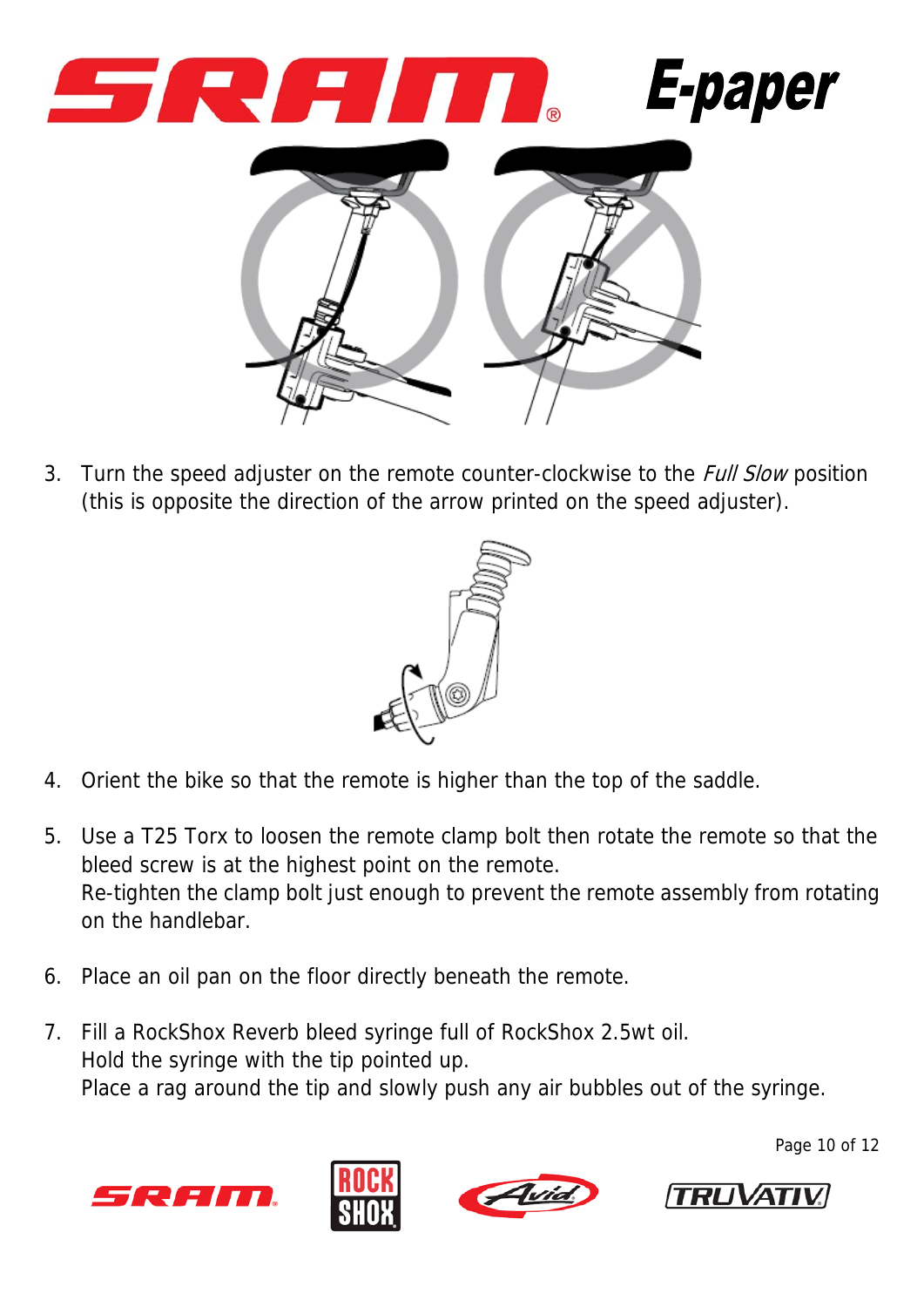



- 8. Use a T10 Torx to remove the bleed screw on the remote.
- 9. Thread the syringe into the remote bleed port. While holding the syringe upright, gently pull up on the syringe plunger and push the remote actuator at the same time. This will remove air bubbles from the remote. Then, push on the syringe plunger which will, in turn, extend the remote actuator. This will force oil into the remote. Cycle the syringe plunger and remote actuator through this process until no more air bubbles transfer from the remote to the syringe.



Complete the bleed with a firm push on the syringe plunger that leaves the remote actuator fully extended.

- 10. Unthread the syringe from the remote.
- 11. Use a T10 Torx to thread the bleed screw into the bleed port and tighten it to 1.7 N·m.
- 12. Use a T25 Torx to loosen the remote clamp bolt. Rotate the remote to the desired position on the handlebar. Tighten the remote clamp bolt to 5-6 N·m.
- 13. Turn the speed adjuster to the desired setting.









Page 11 of 12